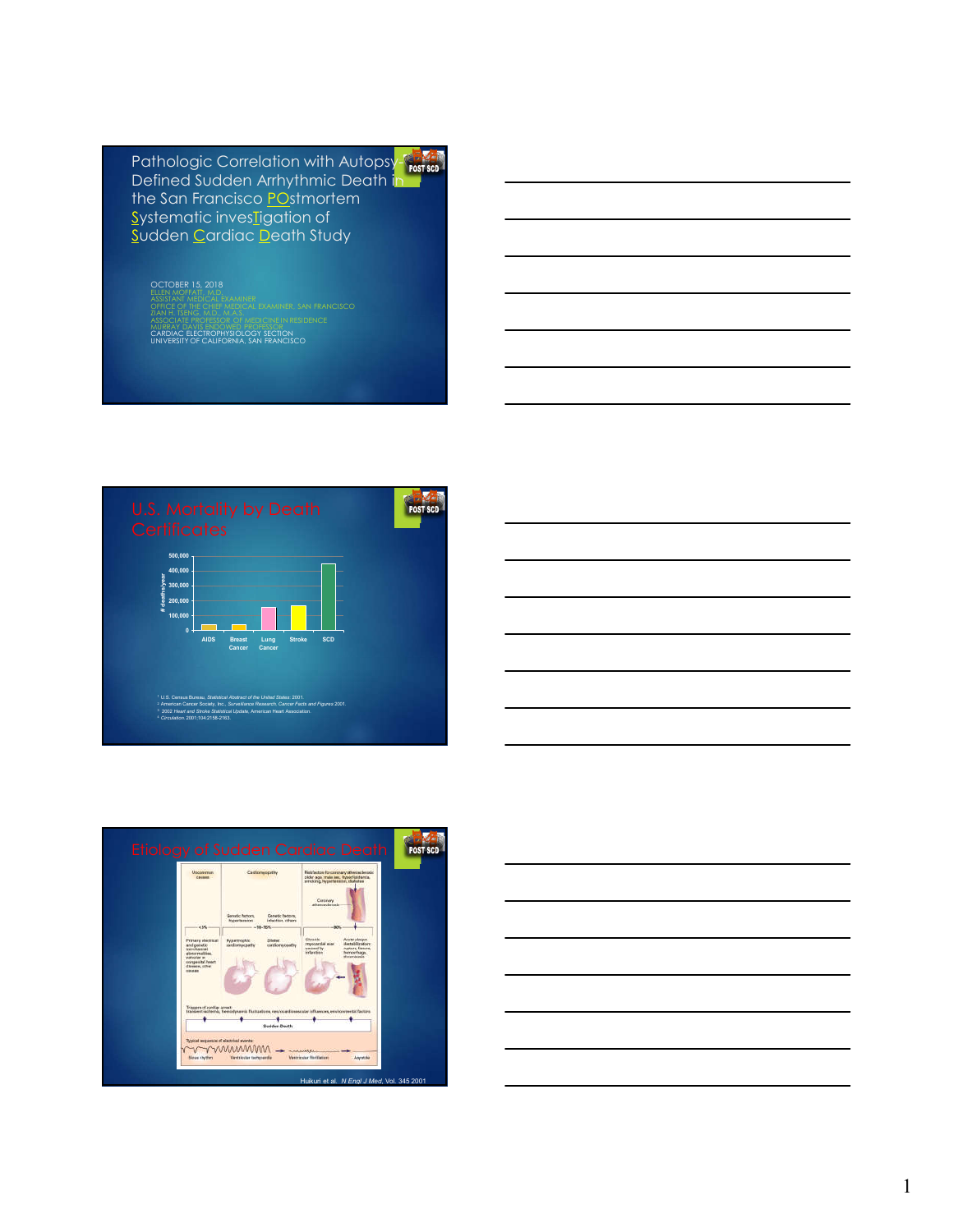# POST SCD

#### VALIANT trial: Valsartan after acute MI and HF

- "The cause of death was considered as SCD if death occurred suddenly<br>and unexpectedly in a policini in otherwise stable condition, with no<br>premonitory H. M.I. or gnother clear cause of death, these could have<br>been writesse
- MERIT-HF trial: Metoprolol for Heart Failure
	- "Witnessed instantaneous death in the absence of progressive circulatory failure lasting for 60 min or more, unwitnessed death in the absence of pre-existence progressive circulatory failure or other causes of death"
- -
- SCD-HeFT and MADIT2 ► No definition of SCD

# **POST SCD**

#### ACC/AHA/HRS, 2006:

"SCA is the sudden cessation of cardiac activity so that<br>the victim becomes unresponsive, with no normal breathing<br>and no signs of circulation. If corrective measures are not<br>taken rapidly, this condition progresses to su

# **COUT of Hospital Irdiac Arrest**

POST SCD

2004: CDC established Cardiac Arrest Registry to Enhance Survival (CARES) to precisely define OHCA outcomes in the continuum of emergency cardiac care: 911 dispatch centers, EMS providers, and receiving hospitals

"OHCA is a cardiac arrest that occurred in the pre-hospital setting, had a presumed cardiac etiology, and involved a person who received resuscitative efforts, including CPR or defibrillation."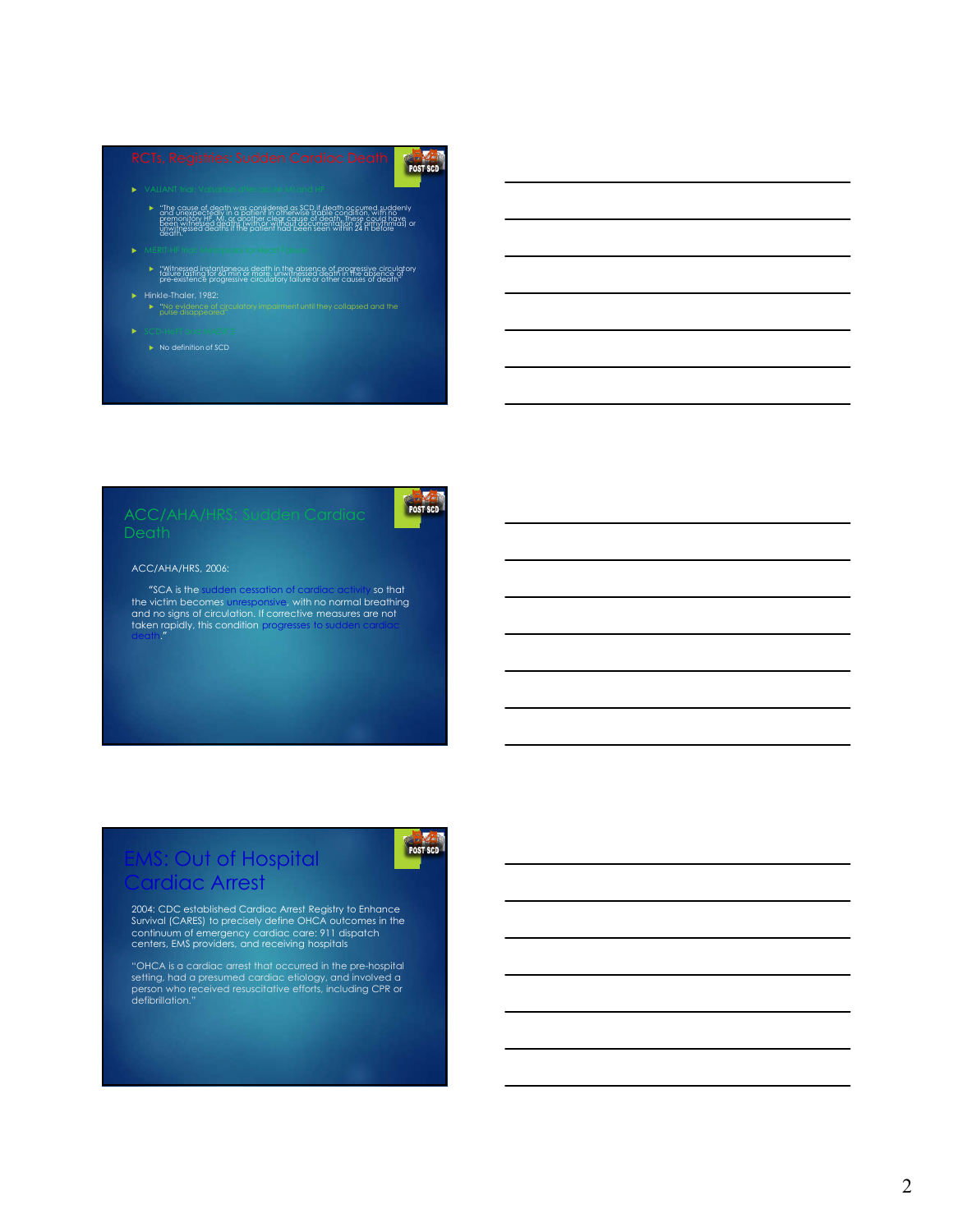### n Cardiac Death **nition**

th Organization (WHO), 1969:

- Unexpected death within 1 h of symptom onset if witnessed
- Unexpected death within 24 h of having been observed alive and symptom-free if unwitnessed
- 
- Absence of obvious noncardiac condition
- 

### Methodological Issues in Population Studies of SCD



POST SCD

- US incidence estimates: 184,000 450,000 annually (2.5-fold range)
- **Where does the data come from?** 
	- **Death certificate review of listed COD**
	- Retrospective review of paramedic/ER narratives Incomplete medical records
	-
- Which definition should we use for SCD?
	-
	- Documented VF? CARES?
	-

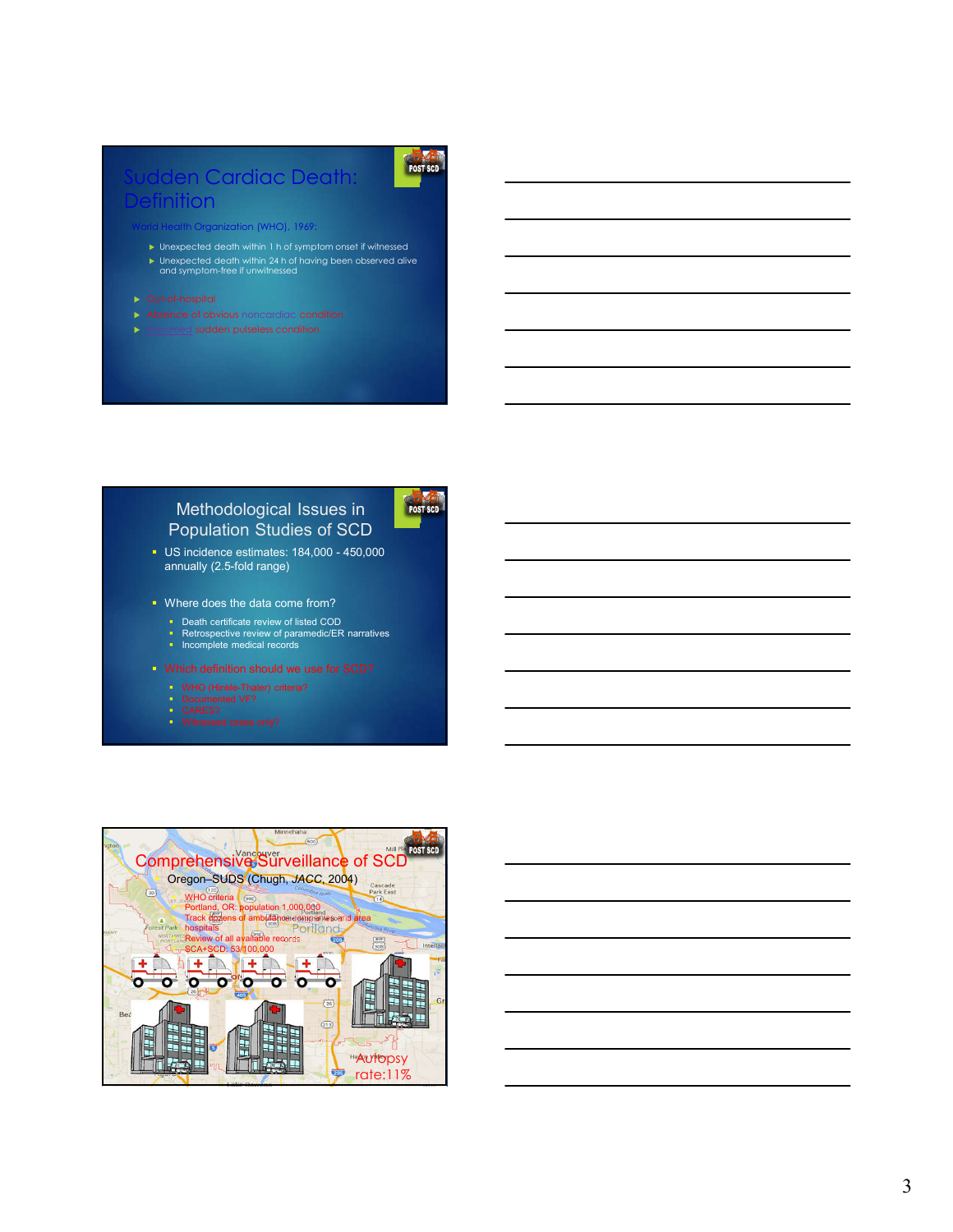







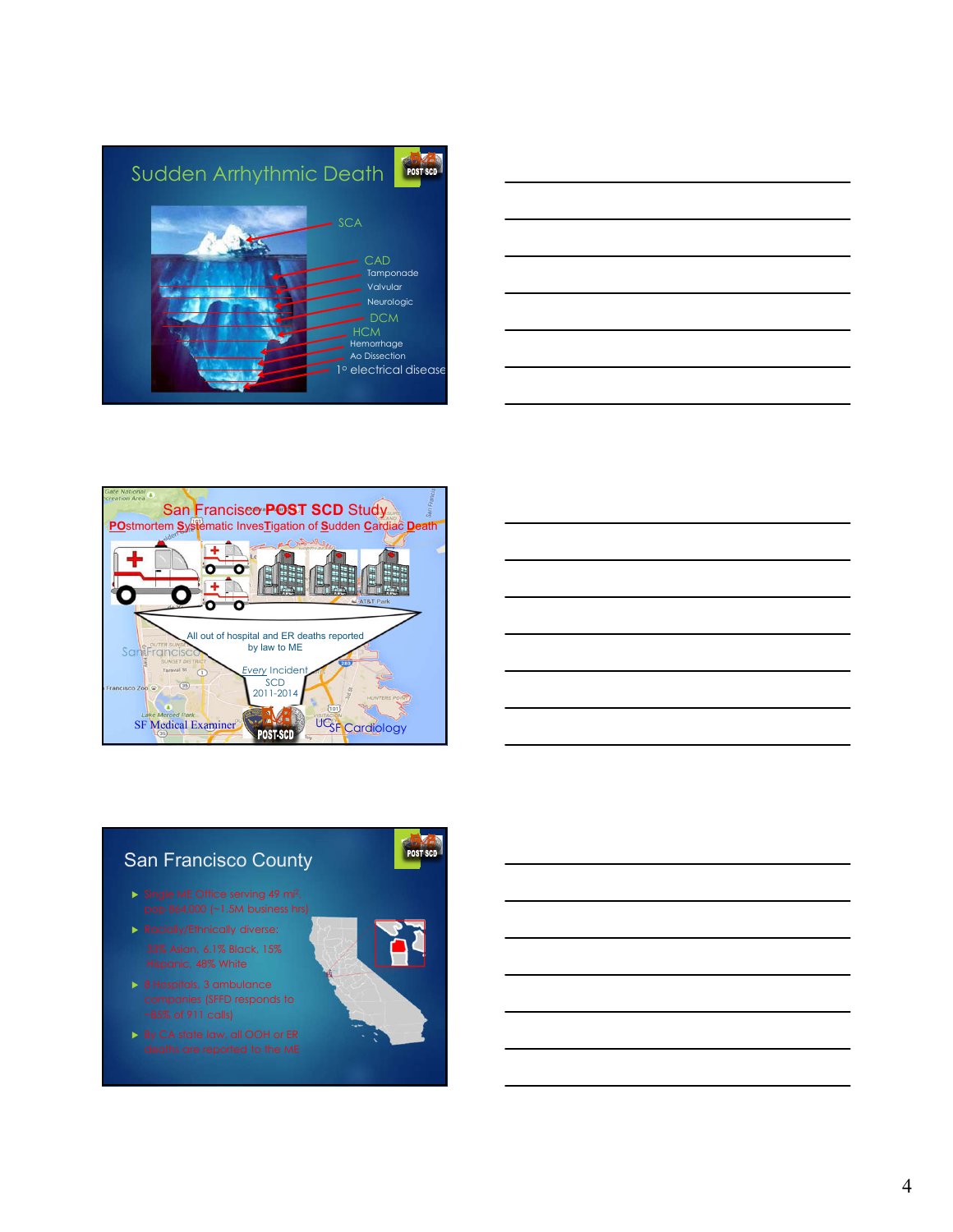## **Methods**

# POST SCD

- Daily AM review of all OOH deaths reported to ME for 37 consecutive months to determine WHO SCDs ages 18-90 y for full autopsy, histology, tox
- All county death certificates retrieved and reviewed quarterly from DPH to cross-check for missed SCDs
- IRBs with all county hospitals and ambulance companies
- Outside medical records obtained by IRB

### Case Adjudication

# POST SCD

#### Data reviewed at adjudication

- PMH (active problems, prescriptions, recent visits) Medications (Rx, QT-prolonging, methadone) EMS runsheets and rhythms Witness/family interviews Autopsy, tox, histology findings
- 
- 
- 

of San Francisco

Adjudication panel



t, UCSF



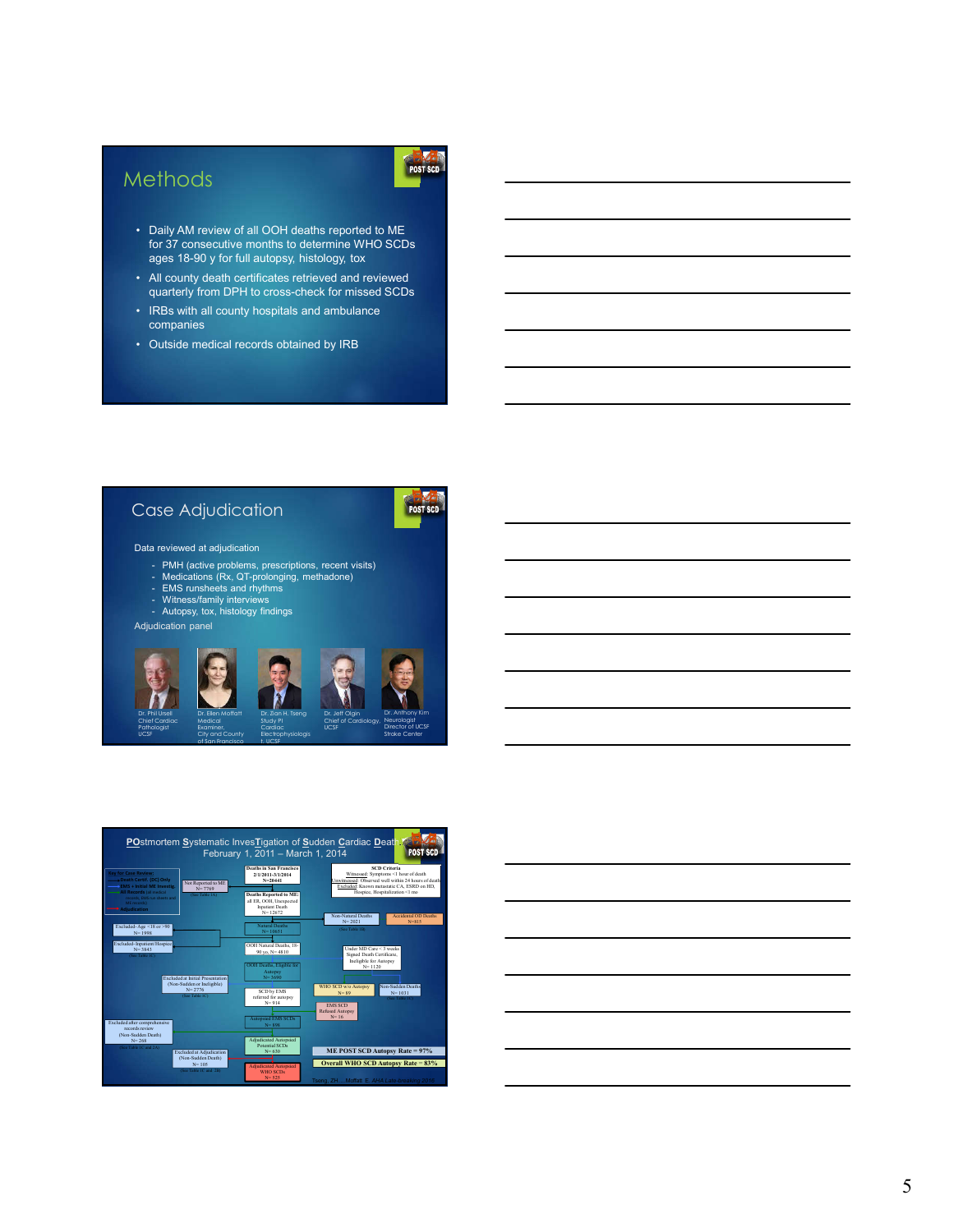|               | <b>SCD with</b><br><b>Autopsy</b> | <b>SCD</b> without<br><b>Autopsy</b> | p* SCD with<br>Autopsy vs.<br>without | <b>SF Adult</b><br>Population<br>2011 | <b>US Adult Population</b><br>2011 |
|---------------|-----------------------------------|--------------------------------------|---------------------------------------|---------------------------------------|------------------------------------|
|               | 525                               | 105                                  | <b>Autopsy</b>                        | 690.689                               | 232.556.019                        |
| Age, mean ±SD | $628 + 145$                       | $731 + 116$                          | $\mathbf{0}$                          |                                       |                                    |
|               | 18-90                             | 37-89                                |                                       |                                       |                                    |
| Male, n (%)   | 362 (69%)                         | 74 (70%)                             | 0.82                                  | 350.179                               | 112.848.136                        |
|               |                                   |                                      |                                       | (51%)                                 | (49%)                              |
| Race (%)      |                                   |                                      |                                       |                                       |                                    |
| White         | 279 (53%)                         | 44 (42%)                             |                                       | 290.089<br>(42%)                      | 149.300.964<br>(64%)               |
|               |                                   |                                      |                                       | 40.751                                | 28.371.834                         |
| <b>Black</b>  | 81 (15%)                          | 8(8%)                                |                                       | (6%)                                  | (12%)                              |
| Hispanic      | 40 (8%)                           | 8(8%)                                | 0.001                                 | 102.913                               | 37.441.519                         |
|               |                                   |                                      |                                       | (15%)                                 | (16%)                              |
| Asian         | 110 (21%)                         | 37 (35%)                             |                                       | 232762                                | 11 395 245                         |
|               |                                   |                                      |                                       | (34%)<br>24.174                       | (5%)<br>6.046.457                  |
| Other         | 15 (3%)                           | 8(8%)                                |                                       | (3%)                                  | (3%)                               |
| Median Income |                                   |                                      |                                       |                                       |                                    |
|               | 248 (50%)                         | 43 (45%)                             |                                       | 266,642 (39%)                         | 184.288.905                        |
| Tertile 1     |                                   |                                      |                                       |                                       | (79%)                              |
|               | 82 (16%)                          | 14 (13%)                             | 0.3446                                | 230,900 (33%)                         | 16.631.720                         |
| Tertile 2     |                                   |                                      |                                       |                                       | (7%)<br>31.635.394                 |
| Tertile 3     | 171 (34%)                         | 43 (42%)                             |                                       | 193, 147 (28%)                        | (14%)                              |





**POST SCD** 



## Sudden Cardiac Arrhythmic Death

- Is a subset of sudden cardiac arrest
- **Requires autopsy with toxicology**
- Can only be determined by ruling out all other causes of sudden cardiac death
	-
	- $\blacktriangleright$  Neoplasms
	- Sudden Neurologic Death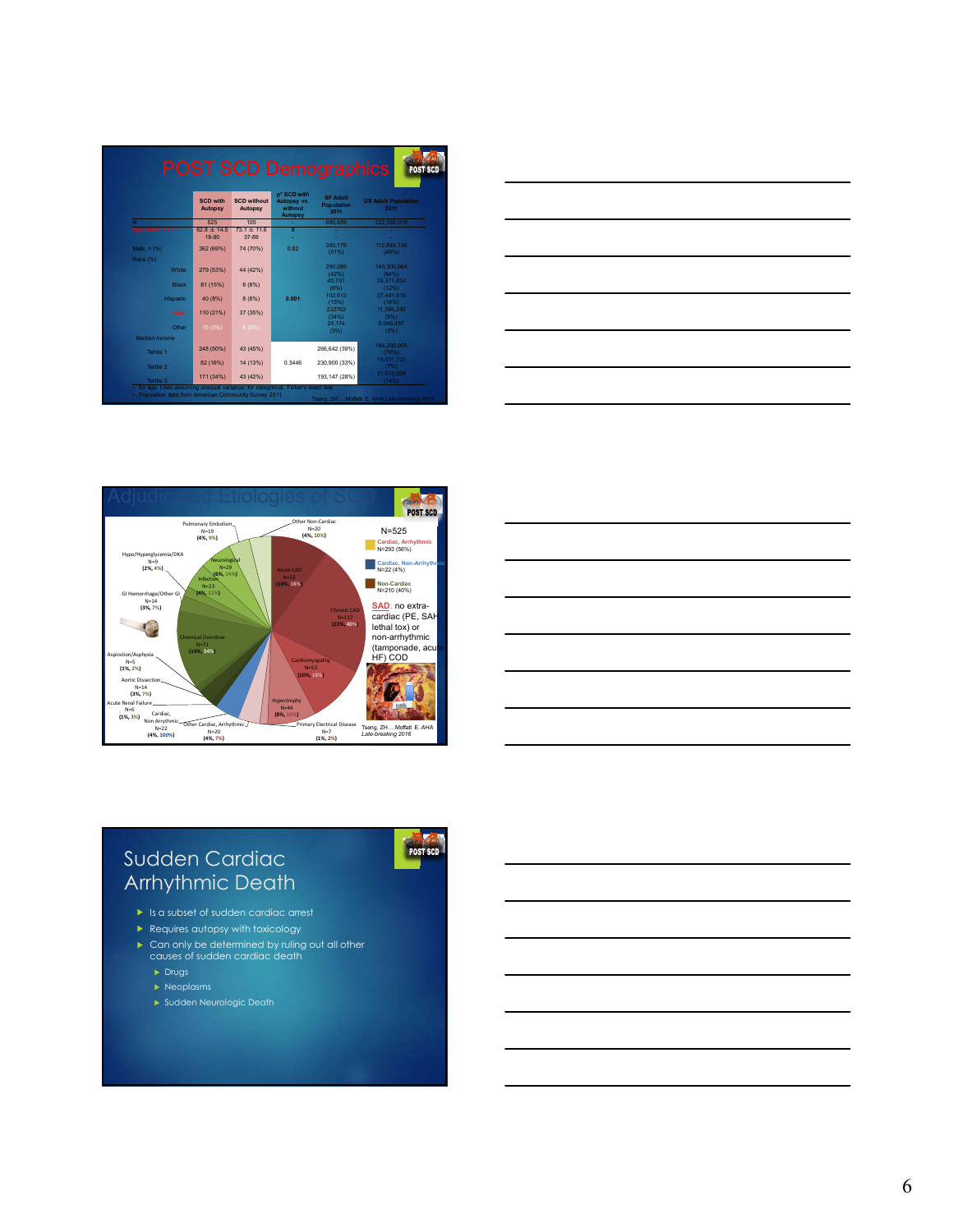|                                 |            |           |           | P value                    |
|---------------------------------|------------|-----------|-----------|----------------------------|
|                                 | <b>SCD</b> | SAD       | Non-SAD   | SAD vs. non-<br><b>SAD</b> |
| N                               | 525        | 293       | 232       |                            |
| Medical Records Unobtainable    | 33 (6%)    | 15 (5%)   | 18 (8%)   |                            |
| Confirmed No Medical History    | 24 (5%)    | 15 (5%)   | 9(4%)     |                            |
| <b>History of:</b>              |            |           |           |                            |
| <b>HTN</b>                      | 290 (55%)  | 175 (60%) | 116 (50%) | 0.0260                     |
| <b>DM</b>                       | 117 (22%)  | 72 (24%)  | 46 (20%)  | 0.20                       |
| Dyslipidemia                    | 157 (30%)  | 108 (37%) | 50 (22%)  | 0.0001                     |
| Any cardiac history             | 224 (43%)  | 131 (45%) | 93 (40%)  | 0.29                       |
| CHF                             | 68 (13%)   | 47 (16%)  | 21 (9%)   | 0.0179                     |
| AF/AFL                          | 54 (10%)   | 27 (9%)   | 24 (10%)  | 0.66                       |
| Aortic stenosis (mod or severe) | 6(1%)      | 2(1%)     | 3(1%)     | 0.47                       |
| Mitral valve prolapse           | 8(2%)      | 5(2%)     | 3(1%)     | 0.70                       |
| CKD (non ESRD)                  | 58 (11%)   | 33 (11%)  | 25 (10%)  | 0.86                       |
| <b>Seizures</b>                 | 39 (7%)    | 14 (5%)   | 25 (11%)  | 0.0093                     |
| <b>CVA</b>                      | 33 (6%)    | 18 (6%)   | 16 (7%)   | 0.73                       |
| Depression                      | 93 (18%)   | 37 (13%)  | 56 (24%)  | 0.0006                     |
| COPD                            | 64 (12%)   | 32 (11%)  | 32 (14%)  | 0.32                       |
| Non-Metastatic Cancer           | 63 (12%)   | 40 (14%)  | 23 (10%)  | 0.18                       |
| <b>Tobacco Use</b>              | 211 (40%)  | 115 (39%) | 96 (42%)  | 0.62                       |
| <b>Alcohol Abuse</b>            | 122 (23%)  | 57 (19%)  | 65 (28%)  | 0.0210                     |
| <b>Illicit Drug Use</b>         | 79 (15%)   | 27 (9%)   | 52 (22%)  | 0.0001                     |



|                                              | WHO-Defined SCD (N = 525)             |             | Odds Ratio (95% Confidence Interval: p* |                                                          |                             |  |
|----------------------------------------------|---------------------------------------|-------------|-----------------------------------------|----------------------------------------------------------|-----------------------------|--|
|                                              | <b>Autopsy-Defined SAD</b><br>Non-SAD |             | <b>Trauma Death</b>                     | <b>Autopsy-Defined SAD</b><br><b>Autopsy-Defined SAD</b> |                             |  |
|                                              | $N = 293$                             | $N = 232$   | $N = 104$                               | vs. Non-SAD                                              | vs. Trauma Death            |  |
| <b>Coronary Disease</b>                      |                                       |             |                                         |                                                          |                             |  |
| Any Infarct                                  | 176 (60%)                             | 74 (32%)    | 16 (15%)                                | 2.90 (1.98-4.26): P<0.0005                               | 6.84 (3.72-12.57): P<0.0005 |  |
| <b>Acute MI*</b>                             | 52 (18%)                              | 19 (8%)     | 1 (1%)                                  | 1.97 (1.11-3.50): P=0.02                                 | P<0.001                     |  |
| w/Coronary Thrombus                          | 36 (12%)                              | 7 (3%)      | 0(0%                                    | 3.81 (1.64-8.82): P=0.002                                | P<0.001                     |  |
| <b>Healed MI*</b>                            | 159 (54%)                             | 61 (26%)    | 16 (15%)                                | 3.13 (2.12-4.62): P<0.0005                               | 5.17 (2.82-9.46): P<0.005   |  |
| w/ Acute MI                                  | 35 (12%)                              | 6 (3%)      | 1 (1%)                                  | 4.31 (1.76-10.56): P=0.001                               | $P = 0.0002$                |  |
| <b>fotal CAD</b>                             | 175 (60%)                             | 58 (25%)    | 15 (14%)                                | 4.37 (2.93-6.50): P<0.0005                               | 7.15 (3.82-13.40): P<0.0005 |  |
| w/o MI                                       | 33 (11.26)                            | 13 (6%)     | 4 (4%)                                  |                                                          |                             |  |
| 1 Vessel CAD                                 | 84 (29%)                              | 30 (13%)    | 7 (7%)                                  | 2.70 (1.68-4.34): P<0.0005                               | 4.24 (1.85-9.70): P=0.001   |  |
| 2 Vessel CAD                                 | 51 (17%)                              | 22 (9%)     | 2 (2%)                                  | 1.91 (1.10-3.30): P=0.021                                | P < 0.001                   |  |
| 3+ Vessel CAD                                | 40 (14%)                              | 6 (3%)      | 6 (6%)                                  | 4.98 (2.04-12.14): P<0.0005                              | 1.79 (0.72-4.49): P=0.21    |  |
| LAD CAD                                      | 31 (14%)                              | 105 (36%)   | 9(9%)                                   | 3.23 (2.03-5.14): P<0.0005                               | 4.64 (2.20-9.80); P<0.0005  |  |
| <b>ICYCAD</b>                                | 57 (20%)                              | 20 (9%)     | 5 (5%)                                  | 2.21 (1.26-3.86): P=0.005                                | P=0.0002                    |  |
| <b>IMCAD</b>                                 | 17 (6%)                               | 4 (2%)      | 2 (2%)                                  | 1.72 (0.99-3.00): P=0.06                                 | P=0.1773                    |  |
| <b>RCA CAD</b>                               | 85 (30%)                              | 23 (10%)    | 4(4%)                                   | 3.60 (2.15-6.03): P<0.0005                               | Pc0.0001                    |  |
| <b>VIINOCA</b>                               | 8 (3%)                                | 2 (1%)      | 0(0%                                    | $P = 0.20$                                               | $P = 0.12$                  |  |
| <b>Valve Disease</b>                         |                                       |             |                                         |                                                          |                             |  |
| Aortic Valve Calcification (severe)          | 32 (11%)                              | 16 (7%)     | 1 (1%)                                  | 1.46 (0.75-2.84): P=0.27                                 | P=0.0007                    |  |
| <b>Aortic Valve Bicuspid</b>                 | 2 (1%)                                | 0 (0%)      | 0(0%                                    | $P = 0.51$                                               |                             |  |
| <b>Vitral Annular Calcification (severe)</b> | 4 (1%)                                | 0 (0%)      | 0(0%                                    | $P = 0.13$                                               | $P = 0.58$                  |  |
| <b>Mitral Valve Prolapse</b>                 | 0(0%                                  | 1(0.4%)     | 0(0%                                    | $P = 0.25$                                               |                             |  |
| LV Measurements                              |                                       |             |                                         |                                                          |                             |  |
| Short Axis Diameter (cm)                     | $2.8 + 1.3$                           | $2.3 + 1.3$ | $1.9 + 1.1$                             | 1.30 (1.11-1.51): P=0.001                                | 1.81 (1.42-2.3): P<0.0005   |  |
| septal (Compact) Thickness (cm)              | $1.7 + 0.4$                           | $1.6 + 0.5$ | $1.6 + 0.4$                             | 1.38 (0.90-2.09); P=0.14                                 | 1.55 (0.85-2.82); P=0.16    |  |
| VH (any wall thickness > 1.5 cm)             | 191 (65%)                             | 124 (53%)   | 50 (48%)                                | 1.83 (1.26-2.66): P=0.001                                | 2.21 (1.36-3.61): P=0.001   |  |
| VMI                                          | $86 + 46$                             | $67.4 + 46$ | $52 + 34.8$                             | 1.01 (1.00-1.01): P<0.0005                               | 1.03 (1.02-1.04): P<0.0005  |  |
| <b>Other Gross Findings</b>                  |                                       |             |                                         |                                                          |                             |  |
| Aorta Plaques ≥ 75% ISA                      | 71 (27%)                              | 41 (20%)    | 8 (8%)                                  | 1.32 (0.82-2.11): P=.025                                 | 3.20 (1.39-7.37): P=0.006   |  |
| V Non-compaction                             | 1(0.3%                                | 0 (0%)      | 0(0%                                    |                                                          |                             |  |
| Pericarditis                                 | 1 (0.3%)                              | 2 (1%)      | 0(0%                                    | $P = 0.58$                                               |                             |  |
| <b>Ilstologic Findings</b>                   |                                       |             |                                         |                                                          |                             |  |
| Wyocarditis                                  | 5 (2%)                                | 0 (0%)      | 0(0%                                    | $P = 0.16$                                               | $P = 0.22$                  |  |
| <b>Histologically Confirmed HCM</b>          | 4 (1%)                                | 0 (0%)      | 0(0%                                    |                                                          |                             |  |
|                                              | $+10.980$                             | o room      | <b>A FAMILY</b>                         |                                                          |                             |  |

# Coronary Artery Disease is Associated with Sudden

- Arrhythmic Death One vessel coronary disease is more prevalent than multivessel disease
	- In one vessel disease and SAD, the right coronary artery involvement is most common

POST SCD

**Multi vessel disease seems to less associated**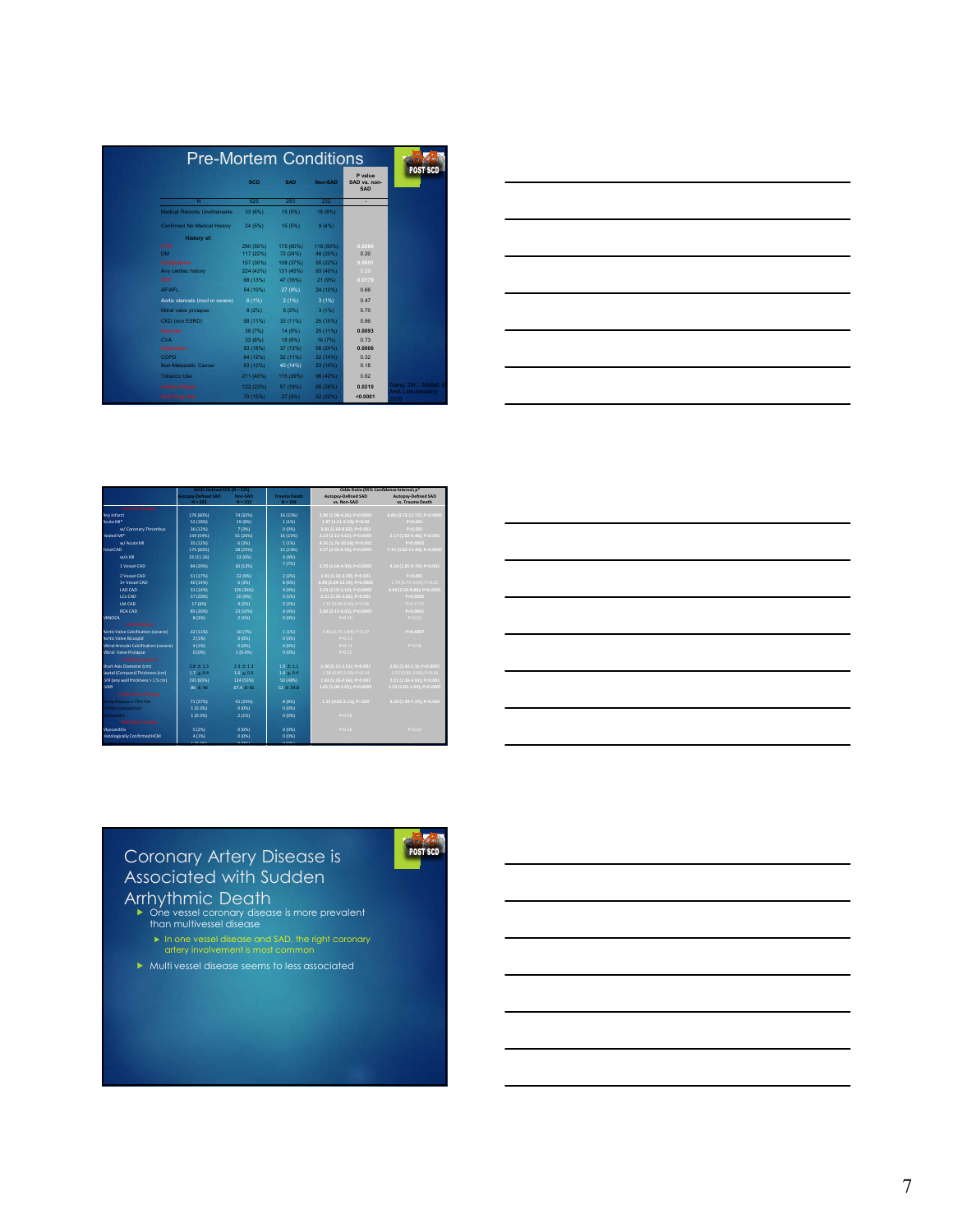|                            |                    |                   |                            | <b>COA: Resuscitated SCA vs. SCD</b>            |
|----------------------------|--------------------|-------------------|----------------------------|-------------------------------------------------|
|                            | Died OOH/ED (POST- | All UCSF/SFGH SCA | <b>UCSF/SFGH Inpatient</b> | <b>POST SCD</b><br><b>UCSF/SFGH Survival to</b> |
| Table 1                    | SCD)               | <b>Admissions</b> | <b>Death</b>               | <b>Hospital Discharge</b>                       |
| Age (mean)                 | 62.8               | 63.8              | 685                        | 60.4                                            |
| Sex (% male)               | 69%                | 59%               | 62%                        | 57%                                             |
| Race                       |                    |                   |                            |                                                 |
| Asian                      | 279 (53%)          | 7(26%)            | 3(23%)                     | 4 (29%)                                         |
| black                      | 81 (15%)           | 6(22%)            | 4 (31%)                    | 2(14%)                                          |
| Hispanic                   | 40 (8%)            | 2(7%)             | 1(8%)                      | 1(7%)                                           |
| white                      | 110 (21%)          | 9(33%)            | 3(23%)                     | 6(43%)                                          |
| other/unknown              | 15(3%)             | 3(12%)            | 2 (15%)                    | 1(7%)                                           |
| Cause of Arrest            |                    |                   |                            |                                                 |
| Cardiac-arrhythmic         | 293 (56%)          | 23 (82%)          | 11 (85%)                   | 12 (86%)                                        |
| Acute CAD                  | ₩                  | T4                | τ                          | w                                               |
| Chronic CAD                | 117                | $\overline{2}$    | $\overline{2}$             | $\Omega$                                        |
| Cardiomyopathy             | 53                 | $\overline{2}$    | $\circ$                    | $\overline{2}$                                  |
| Hypertrophy                | 44                 | $\mathbf{0}$      | $\mathbf{0}$               | $\mathbf{0}$                                    |
| Primary Electrical         |                    |                   |                            |                                                 |
| Disease                    | $\overline{7}$     | $\mathbf 0$       | $\circ$                    | $\mathbf 0$                                     |
| Other Cardiac.             |                    |                   |                            |                                                 |
| arrhythmic                 | 20                 | 5                 | $\mathbf{1}$               | 4                                               |
| Cardiac-nonarrhythmic      | 22(4%)             | 2(7%)             | $0(0\%)$                   | 1(7%)                                           |
| Non-cardiac                | 210 (40%)          | $3(11\%)$         | 2(15%)                     | 1(7%)                                           |
| <b>Acute Renal Failure</b> | 6.                 | $\Omega$          | $\Omega$                   | $\Omega$                                        |
| Aortic Dissection          | 14                 | $\mathbf{0}$      | $\mathbf{0}$               | $\mathbf{0}$                                    |
| Aspiration/Asphyxia        | 5                  | $\overline{0}$    | $\Omega$                   | $\overline{0}$                                  |
| Chemical Overdose          | 71                 | $\mathbf{0}$      | $\mathbf{0}$               | $\mathbf{0}$                                    |
| GI Hemorrhage/Other GI     | 14                 | $\mathbf 0$       | $\mathbf 0$                | $\mathbf 0$                                     |
| Hypo/Hyperglycemia/DK      |                    |                   |                            |                                                 |
| $\Delta$                   | $\overline{9}$     | $\mathbf{0}$      | $\mathbf{0}$               | $\mathbf{0}$                                    |
| Infection                  | $\overline{23}$    | $\mathbf 0$       | $\mathbf{0}$               | $\mathbf 0$                                     |
| Neurological               | 29                 | $\overline{2}$    | $\overline{2}$             | $\mathbf{0}$                                    |
| Pulmonary Embolism         | 19                 | $\overline{1}$    | $\Omega$                   | $\overline{1}$                                  |
| Other Non-Cardiac          | 20                 | $\Omega$          | $\Omega$                   | $\Omega$                                        |

|  | ___ |
|--|-----|
|  |     |
|  |     |

| <b>COD by Initial Rhythm</b><br><b>Witnessed SCDs</b> |                                             |                                            |                                  | <b>POST SCD</b> |
|-------------------------------------------------------|---------------------------------------------|--------------------------------------------|----------------------------------|-----------------|
| <b>Initial Rhythm</b>                                 | <b>Arrhythmic</b><br><b>COD</b><br>$N = 78$ | Non-<br><b>Arrhythmic</b><br>COD<br>$N=42$ | P value<br><b>Fisher's Exact</b> | <b>Total</b>    |
| <b>Agonal/Idioventricul</b>                           |                                             |                                            |                                  |                 |
| ar                                                    | 3(60%)                                      | 2(40%)                                     | 1.0                              | 5               |
| <b>Asystole</b>                                       | 26 (63%)                                    | 15 (37%)                                   | 0.84                             | 41              |
| <b>NSR</b>                                            | 3(60%)                                      | 2(40%)                                     | 1.0                              | 5               |
| <b>PEA</b>                                            | 2(13%)                                      | 13 (87%)                                   | < 0.0001                         | 15              |
| <b>Sinus Brady</b>                                    | 2(40%)                                      | 3(60%)                                     | 0.34                             | 5               |
| <b>VT/VF</b>                                          | 39 (91%)                                    | 4(9%)                                      | < 0.0001                         | 43              |
| <b>Other</b>                                          | 2(67%)                                      | 1(33%)                                     | 1.0                              | 3               |
| <b>Unknown</b>                                        | 1(33%)                                      | 2(67%)                                     | 0.61                             | 3               |
|                                                       |                                             |                                            |                                  |                 |

| the control of the control of the control of the control of the control of the control of the control of the control of the control of the control of the control of the control of the control of the control of the control |  |
|-------------------------------------------------------------------------------------------------------------------------------------------------------------------------------------------------------------------------------|--|
|                                                                                                                                                                                                                               |  |
|                                                                                                                                                                                                                               |  |
|                                                                                                                                                                                                                               |  |
|                                                                                                                                                                                                                               |  |
|                                                                                                                                                                                                                               |  |
|                                                                                                                                                                                                                               |  |
|                                                                                                                                                                                                                               |  |
|                                                                                                                                                                                                                               |  |
|                                                                                                                                                                                                                               |  |
|                                                                                                                                                                                                                               |  |
|                                                                                                                                                                                                                               |  |
|                                                                                                                                                                                                                               |  |

|                                      |                               | <b>Witnessed SCDs</b>               | <b>COD by Presenting Symptom</b> | POST SCD                |  |
|--------------------------------------|-------------------------------|-------------------------------------|----------------------------------|-------------------------|--|
| Symptom                              | Arrhythmic<br>COD<br>$N = 78$ | Non-<br>Arrhythmic<br>COD<br>$N=42$ | P value<br><b>Fisher's Exact</b> | <b>Total</b>            |  |
| <b>None Known</b>                    | 40 (69%)                      | 18 (31%)                            | 0.38                             | 58                      |  |
| <b>Multiple</b>                      | 18 (62%)                      | 11 (38%)                            | 0.70                             | 29                      |  |
| Other                                | 10 (83%)                      | 2(17%)                              | 0.16                             | 12                      |  |
| <b>Shortness of</b><br><b>Breath</b> | 3(37%)                        | 5(63%)                              | 0.09                             | $\mathbf{8}$            |  |
| <b>Chest Pain</b>                    | 2(33%)                        | 4 (67%)                             | 0.10                             | $6\overline{6}$         |  |
| <b>Syncope</b>                       | 2(50%)                        | 2(50%)                              | 0.52                             | $\overline{\mathbf{4}}$ |  |
| <b>Vomiting / Nausea</b>             | 2(100%)                       | $0(0\%)$                            | 0.30                             | $\overline{a}$          |  |
| GI                                   | 1 (100%)                      | $0(0\%)$                            | 0.46                             | $\overline{1}$          |  |
| <b>Fatigue</b>                       | $0(0\%)$                      | $0(0\%)$                            |                                  | $\Omega$                |  |
| Cough                                | $0(0\%)$                      | $0(0\%)$                            | ٠                                | $\Omega$                |  |
| <b>Total</b>                         | 78 (65%)                      | 42 (35%)                            |                                  | 120                     |  |